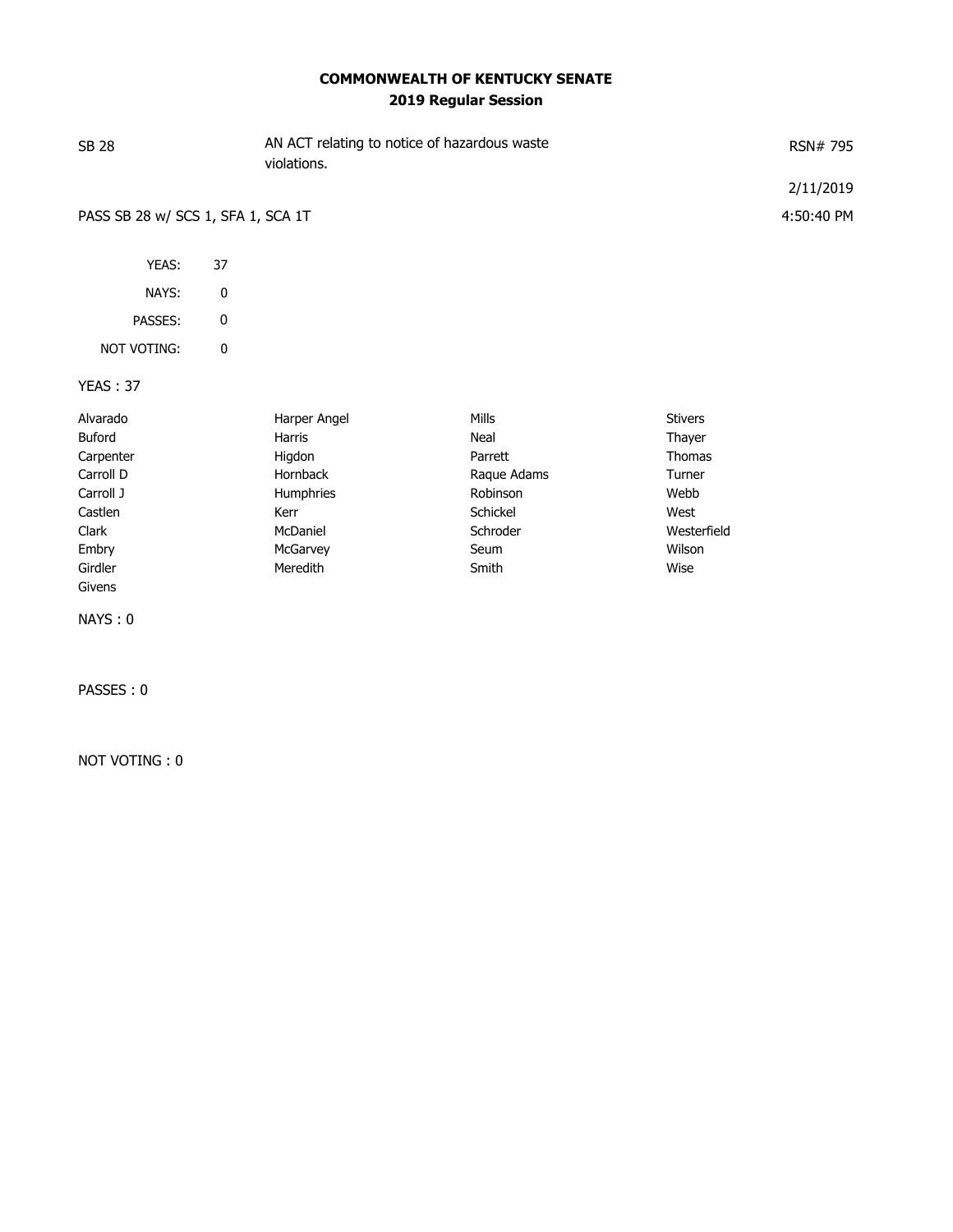## **COMMONWEALTH OF KENTUCKY SENATE 2019 Regular Session**

| <b>SB 28</b>                 |    | AN ACT relating to notice of hazardous waste<br>violations. | RSN# 1062   |                |            |
|------------------------------|----|-------------------------------------------------------------|-------------|----------------|------------|
|                              |    |                                                             |             |                | 3/14/2019  |
| FINAL PASSAGE SB 28 W/ hcs 1 |    |                                                             |             |                | 9:19:58 PM |
| YEAS:                        | 37 |                                                             |             |                |            |
| NAYS:                        | 0  |                                                             |             |                |            |
| PASSES:                      | 0  |                                                             |             |                |            |
| NOT VOTING:                  | 0  |                                                             |             |                |            |
| <b>YEAS: 37</b>              |    |                                                             |             |                |            |
| Alvarado                     |    | Harper Angel                                                | Mills       | <b>Stivers</b> |            |
| Buford                       |    | Harris                                                      | Neal        | Thayer         |            |
| Carpenter                    |    | Higdon                                                      | Parrett     | <b>Thomas</b>  |            |
| Carroll D                    |    | Hornback                                                    | Raque Adams | Turner         |            |
| Carroll J                    |    | Humphries                                                   | Robinson    | Webb           |            |
| Castlen                      |    | Kerr                                                        | Schickel    | West           |            |
| Clark                        |    | McDaniel                                                    | Schroder    | Westerfield    |            |
| Embry                        |    | McGarvey                                                    | Seum        | Wilson         |            |
| Girdler                      |    | Meredith                                                    | Smith       | Wise           |            |
| Givens                       |    |                                                             |             |                |            |

NAYS : 0

PASSES : 0

NOT VOTING : 0